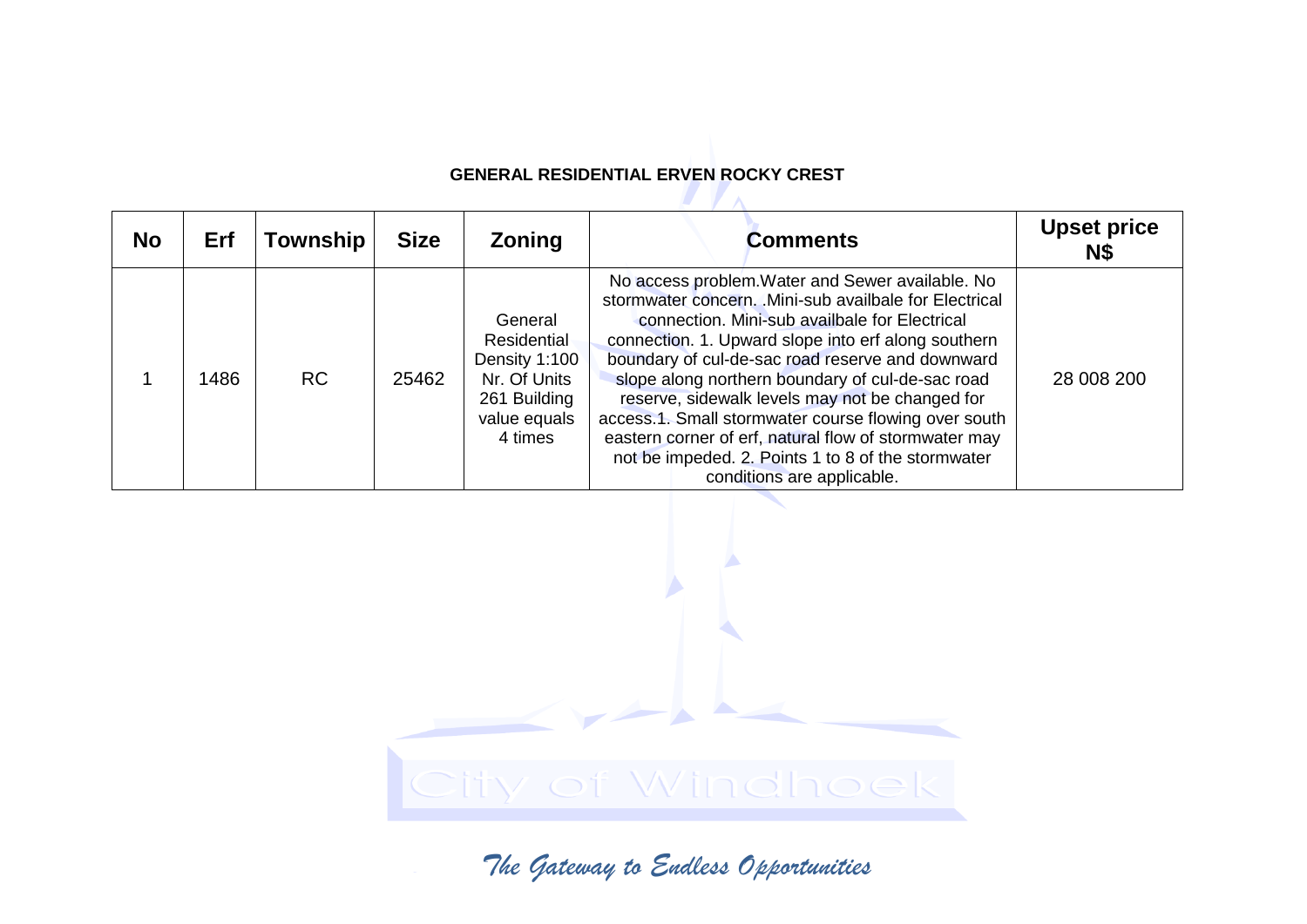| 2 | 1570 | <b>RC</b> | 9509 | General<br>Residential<br>Density 1:100<br>Nr. Of Units<br>95<br><b>Building value</b><br>equals 4<br>times | Access may not be taken over the stormwater<br>catchpits, stormwater junction box, sewer manhole<br>and from within 15m from the intersection.<br>Stormwater catchpits along adjacent Road edge of<br>Road 2 and 6. Stormwater junction box along<br>adjacent Road edge of Road 2. Stormwater line and<br>inlet along centre of erf from East to West. Sewer<br>Manhole along adjacent Road edge of Road 2. Sewer<br>line and 2x Manhole along centre of erf from East to<br>West. Water and Sewer available. Kiosk availbale for<br>Electrical connection. 1. Steep downward slope along<br>the southern and eastern erf boundaries, sidewalk<br>levels may not be changed for access. 2. No access<br>to be provided over stormwater catchpits and junction<br>boxes. 3. No access within 15.0 meters of<br>intersection. Newly constructed stormwater system on<br>erf, but the natural stormwater course flowing over erf<br>remains until engineers detail is provided to level / fill<br>out such area, natural flow of stormwater may not be<br>impeded. 2. Points 1 to 9 of the stormwater conditions<br>are applicable | 10,459,900.00 |
|---|------|-----------|------|-------------------------------------------------------------------------------------------------------------|---------------------------------------------------------------------------------------------------------------------------------------------------------------------------------------------------------------------------------------------------------------------------------------------------------------------------------------------------------------------------------------------------------------------------------------------------------------------------------------------------------------------------------------------------------------------------------------------------------------------------------------------------------------------------------------------------------------------------------------------------------------------------------------------------------------------------------------------------------------------------------------------------------------------------------------------------------------------------------------------------------------------------------------------------------------------------------------------------------------------------------|---------------|
|---|------|-----------|------|-------------------------------------------------------------------------------------------------------------|---------------------------------------------------------------------------------------------------------------------------------------------------------------------------------------------------------------------------------------------------------------------------------------------------------------------------------------------------------------------------------------------------------------------------------------------------------------------------------------------------------------------------------------------------------------------------------------------------------------------------------------------------------------------------------------------------------------------------------------------------------------------------------------------------------------------------------------------------------------------------------------------------------------------------------------------------------------------------------------------------------------------------------------------------------------------------------------------------------------------------------|---------------|

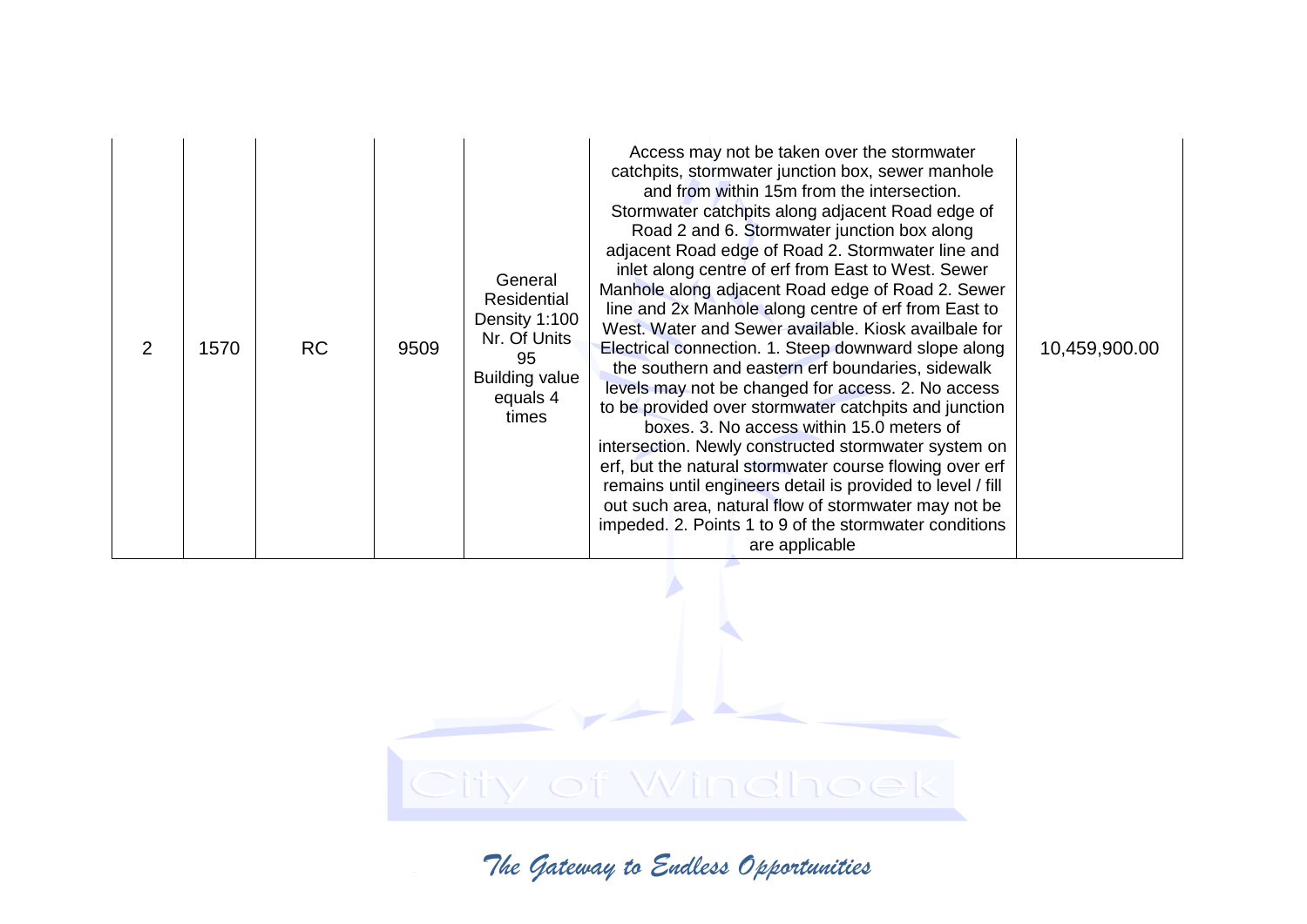| 3 | 1571 | <b>RC</b> | 7691 | General<br>Residential<br>Density 1:100<br>Nr. Of Units<br>76<br><b>Building value</b><br>equals 4<br>times | Access may not be taken over the stormwater<br>catchpit and from within 15m from the intersection.<br>Stormwater catchpit along adjacent Road edge of<br>Road 6. Stormwater line and inlet along centre of erf<br>from East to West and along the Eastern boundary of<br>erf. Mini-sub available for Electrical connection.A 3m<br>building line for each boundary line shall be<br>maintained for future municipal services. Exemption<br>can be granted by Infrastructure Department A<br>sewer line is situated along the center from East to<br>West of the property. A 3 m servitude to be registered<br>over the sewer line. 1. Steep downward slope into erf<br>along southern erf boundary, sidewalk levels may not<br>be changed for access. 2. No access to be provided<br>over stormwater catchpit. 1. Newly constructed<br>stormwater system on erf, but the natural stormwater<br>course and stormwater trench remains until engineers<br>detail is provided to level / fill out such area, natural<br>flow of stormwater may not be impeded. 2. Points 1 to<br>9 of the stormwater conditions are applicable. | 8 460 100 |
|---|------|-----------|------|-------------------------------------------------------------------------------------------------------------|-----------------------------------------------------------------------------------------------------------------------------------------------------------------------------------------------------------------------------------------------------------------------------------------------------------------------------------------------------------------------------------------------------------------------------------------------------------------------------------------------------------------------------------------------------------------------------------------------------------------------------------------------------------------------------------------------------------------------------------------------------------------------------------------------------------------------------------------------------------------------------------------------------------------------------------------------------------------------------------------------------------------------------------------------------------------------------------------------------------------------------|-----------|
|---|------|-----------|------|-------------------------------------------------------------------------------------------------------------|-----------------------------------------------------------------------------------------------------------------------------------------------------------------------------------------------------------------------------------------------------------------------------------------------------------------------------------------------------------------------------------------------------------------------------------------------------------------------------------------------------------------------------------------------------------------------------------------------------------------------------------------------------------------------------------------------------------------------------------------------------------------------------------------------------------------------------------------------------------------------------------------------------------------------------------------------------------------------------------------------------------------------------------------------------------------------------------------------------------------------------|-----------|

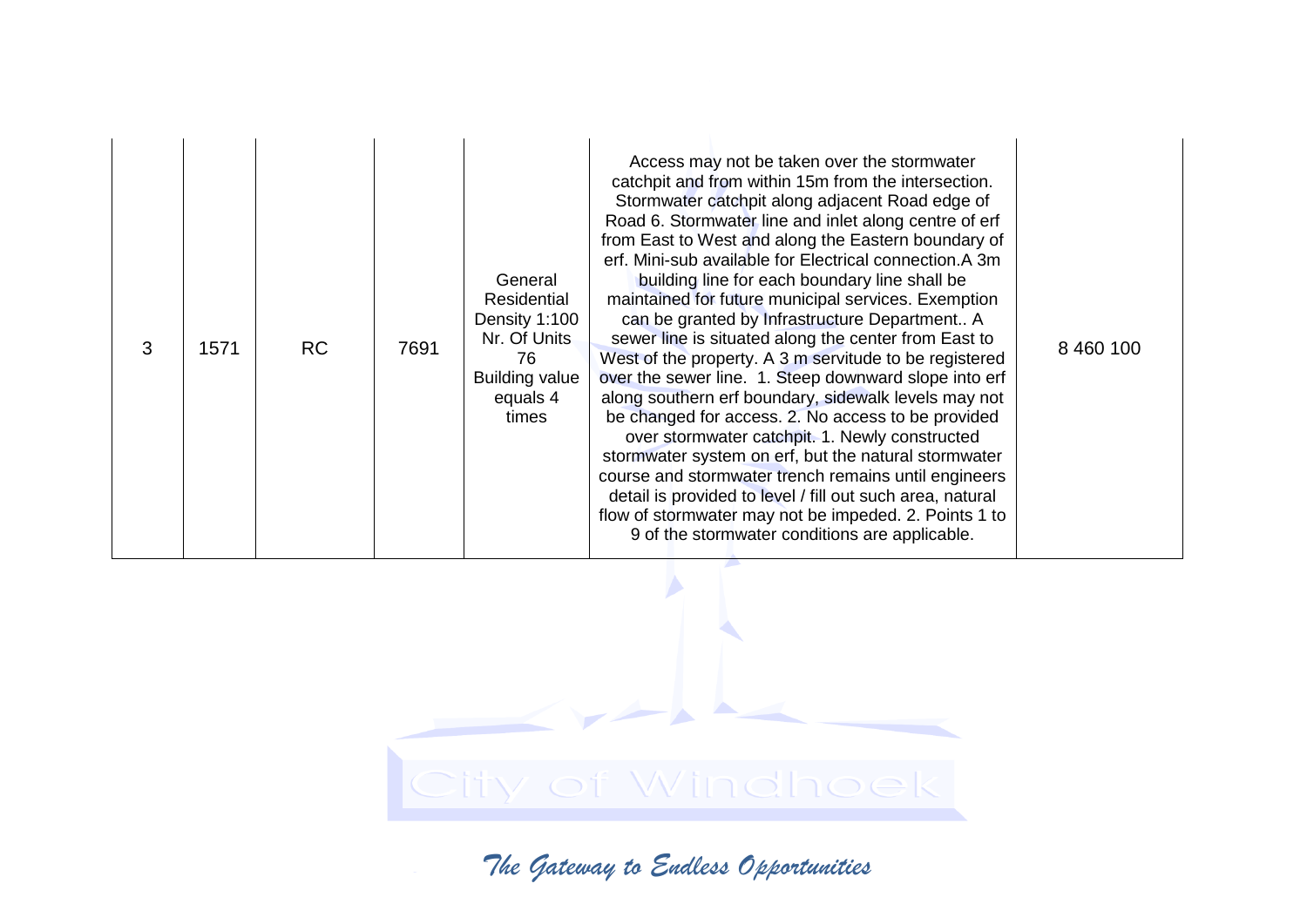| Access may not be taken over the stormwater<br>catchpits, stormwater junction box, sewer manhole<br>and from within 15m from the intersections.<br>Stormwater catchpits along adjacent Road edge of<br>Road 5 and 6. Stormwater junction box along<br>adjacent Road edge of Road 5. Sewer Manhole along<br>adjacent Road edge of Road 5. 1.5m Sewer line and<br>Manhole along North-Eastern corner of erf. Water and<br>Sewer available. Mini-sub available for Electrical<br>connection. A 3m building line for each boundary line<br>General<br>shall be maintained for future municipal services.<br>Residential<br>Exemption can be granted by Infrastructure<br>Density 1:150<br>Department A sewer MH is situated along the North<br>Nr. Of Units<br><b>RC</b><br>4167<br>1573<br>Eastern corner of the property. 1. Steep downward<br>4 583 700<br>4<br>27<br>slope into erf along parts of the western and southern<br><b>Building value</b><br>erf boundaries, steep upward slope into erf along part<br>equals 4<br>of the southern erf boundary, sidewalk levels may not<br>times<br>be changed for access. 2. No access to be provided<br>over stormwater catchpits and junction boxes. 3. No<br>access within 15.0 meters of intersection. 1. Newly<br>constructed stormwater system on erf, but the natural<br>stormwater course and small stormwater trench<br>flowing over north eastern corner of erf remains until<br>engineers detail is provided to level / fill out such<br>area, natural flow of stormwater may not be impeded.<br>2. Points 1 to 9 of the stormwater conditions are<br>applicable. |
|---------------------------------------------------------------------------------------------------------------------------------------------------------------------------------------------------------------------------------------------------------------------------------------------------------------------------------------------------------------------------------------------------------------------------------------------------------------------------------------------------------------------------------------------------------------------------------------------------------------------------------------------------------------------------------------------------------------------------------------------------------------------------------------------------------------------------------------------------------------------------------------------------------------------------------------------------------------------------------------------------------------------------------------------------------------------------------------------------------------------------------------------------------------------------------------------------------------------------------------------------------------------------------------------------------------------------------------------------------------------------------------------------------------------------------------------------------------------------------------------------------------------------------------------------------------------------------------------------------------------------|
|---------------------------------------------------------------------------------------------------------------------------------------------------------------------------------------------------------------------------------------------------------------------------------------------------------------------------------------------------------------------------------------------------------------------------------------------------------------------------------------------------------------------------------------------------------------------------------------------------------------------------------------------------------------------------------------------------------------------------------------------------------------------------------------------------------------------------------------------------------------------------------------------------------------------------------------------------------------------------------------------------------------------------------------------------------------------------------------------------------------------------------------------------------------------------------------------------------------------------------------------------------------------------------------------------------------------------------------------------------------------------------------------------------------------------------------------------------------------------------------------------------------------------------------------------------------------------------------------------------------------------|

City of Windhoek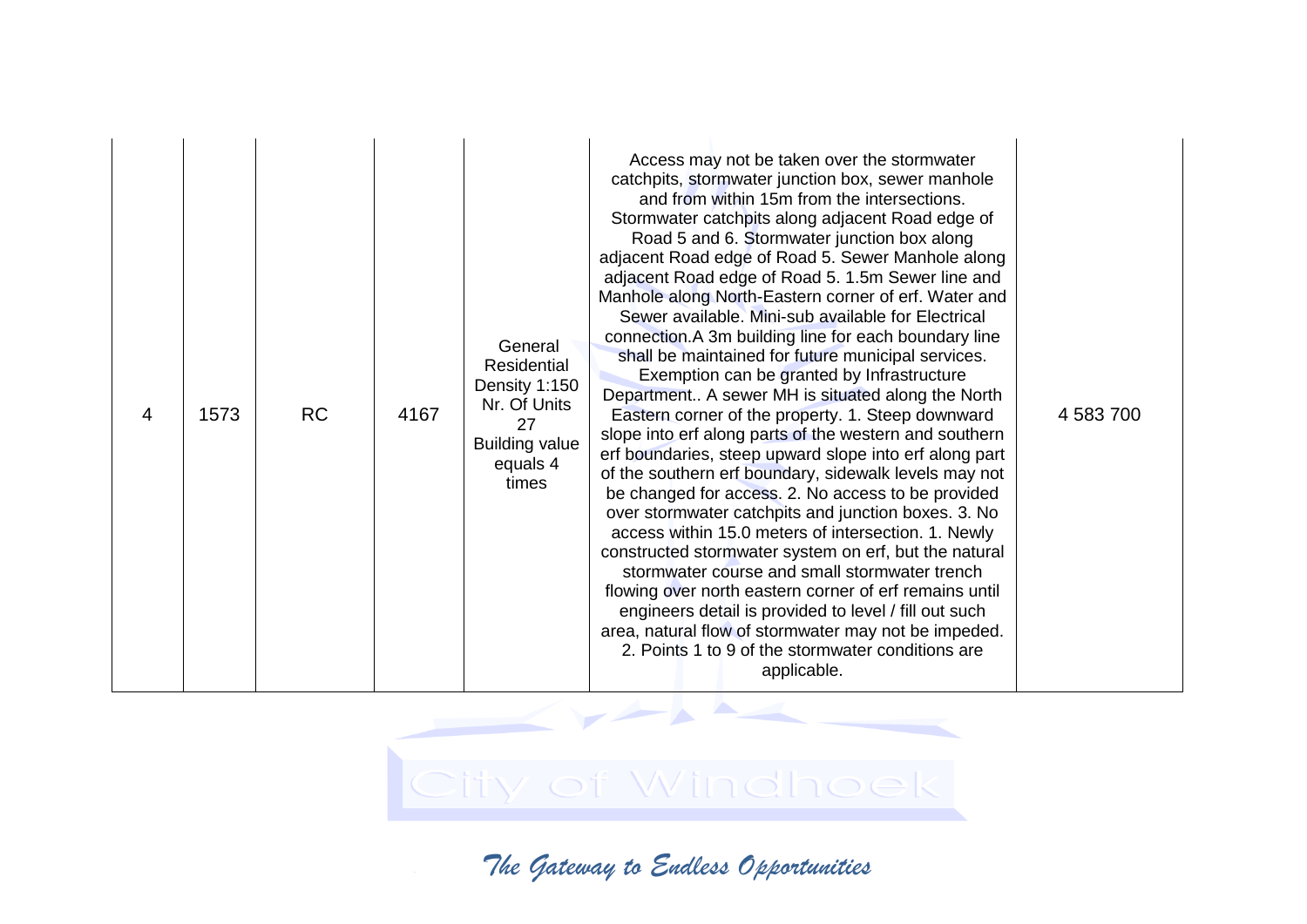| 5 | 1574 | <b>RC</b> | 4233 | General<br>Residential<br>Density 1:100<br>Nr. Of Units<br>42<br><b>Building value</b><br>equals 4<br>times | Access may not be taken over the stormwater<br>junction boxes. Stormwater junction boxes along<br>adjacent Road edge of Road 5. Stormwater line and<br>inlets along centre of erf from East to West and North<br>to South. Stormwater line and inlet along Western<br>boundary of erf. Kiosk available for Electrical<br>connection. A 3m building line for each boundary line<br>shall be maintained for future municipal services.<br>Exemption can be granted by Infrastructure<br>Department A sewer line situated along the center<br>from East to West of the property.A 3 m servitude to<br>be registered over the sewer line. 1. Steep downward<br>slope into erf along south western erf boundary,<br>sidewalk levels may not be changed for access. 2. No<br>access to be provided over stormwater junction boxes<br>1. Newly constructed stormwater system on erf, but<br>the natural stormwater course and stormwater trench<br>flowing over erf remains until engineers detail is<br>provided to level / fill out such area, natural flow of<br>stormwater may not be impeded. 2. Points 1 to 9 of<br>the stormwater conditions are applicable | 4 656 300 |
|---|------|-----------|------|-------------------------------------------------------------------------------------------------------------|-------------------------------------------------------------------------------------------------------------------------------------------------------------------------------------------------------------------------------------------------------------------------------------------------------------------------------------------------------------------------------------------------------------------------------------------------------------------------------------------------------------------------------------------------------------------------------------------------------------------------------------------------------------------------------------------------------------------------------------------------------------------------------------------------------------------------------------------------------------------------------------------------------------------------------------------------------------------------------------------------------------------------------------------------------------------------------------------------------------------------------------------------------------|-----------|
|---|------|-----------|------|-------------------------------------------------------------------------------------------------------------|-------------------------------------------------------------------------------------------------------------------------------------------------------------------------------------------------------------------------------------------------------------------------------------------------------------------------------------------------------------------------------------------------------------------------------------------------------------------------------------------------------------------------------------------------------------------------------------------------------------------------------------------------------------------------------------------------------------------------------------------------------------------------------------------------------------------------------------------------------------------------------------------------------------------------------------------------------------------------------------------------------------------------------------------------------------------------------------------------------------------------------------------------------------|-----------|

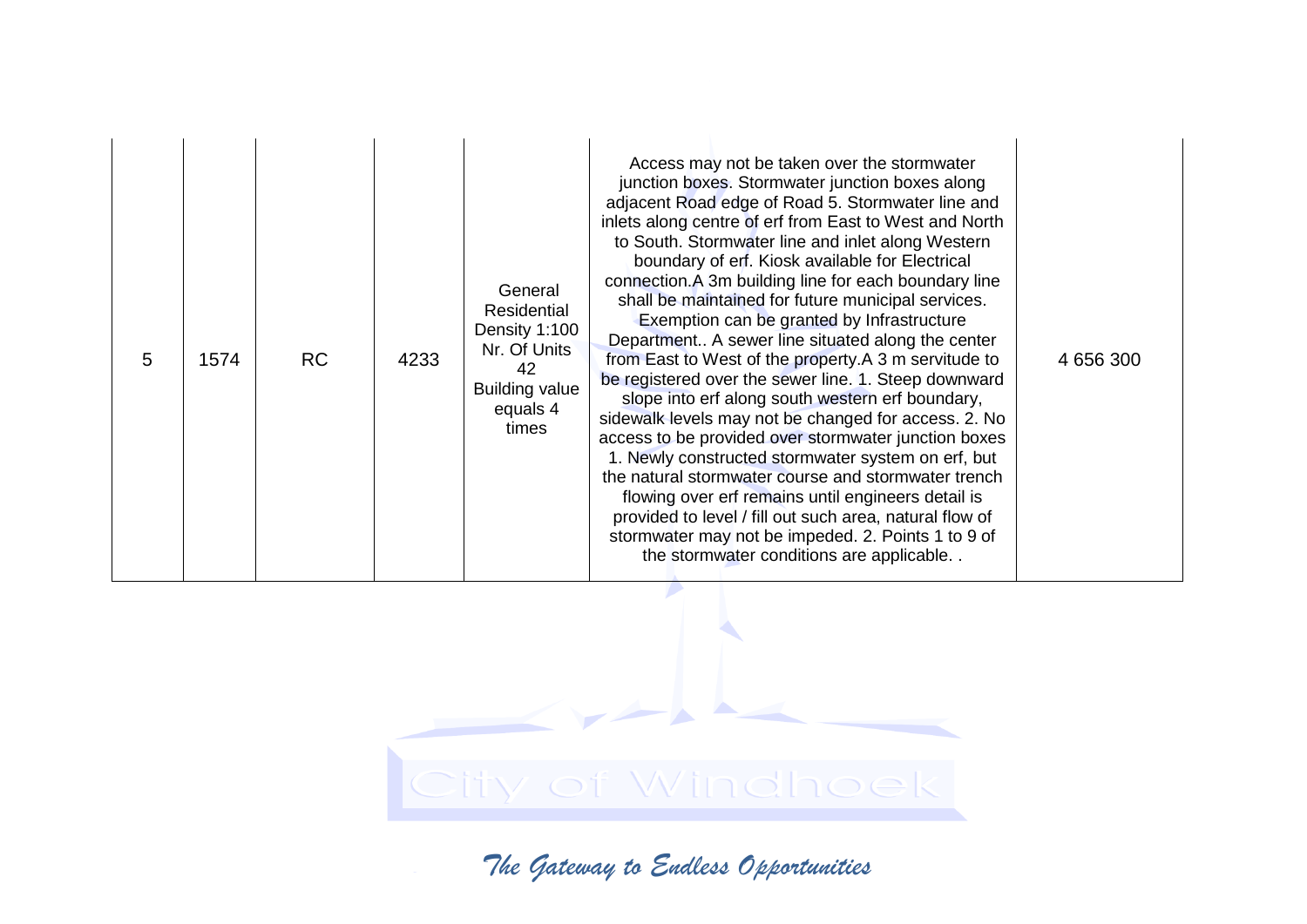| 6 | 1575 | <b>RC</b> | 9931 | General<br>Residential<br>Density 1:100<br>Nr. Of Units<br>99<br><b>Building value</b><br>equals 4<br>times | Access may not be taken over the stormwater<br>catchpits, stormwater junction box and sewer<br>manhole. Stormwater catchpits along adjacent Road<br>edge of Road 5. Stormwater junction box along<br>adjacent Road edge of Road 5. Stormwater line and<br>inlet along centre of erf from East to West. Sewer<br>Manhole along adjacent Road edge of Road 5. Mini-<br>sub available for Electrical connection.A 3m building<br>line for each boundary line shall be maintained for<br>future municipal services. Exemption can be granted<br>by Infrastructure Department A sewer line is situated<br>along the center from East to West of the property.A 3<br>m servitude to be registered over the sewer line. 1.<br>Steep downward slope into erf along the southern erf<br>boundary, sidewalk levels may not be changed for<br>access. 2. No access to be provided over stormwater<br>catchpits. 1. Newly constructed stormwater system on<br>erf, but the natural stormwater course and stormwater<br>trench flowing over erf remains until engineers detail<br>is provided to level / fill out such area,, natural flow of<br>stormwater may not be impeded. 2. Points 1 to 9 of<br>the stormwater conditions are applicable. | 10 924 100 |
|---|------|-----------|------|-------------------------------------------------------------------------------------------------------------|-------------------------------------------------------------------------------------------------------------------------------------------------------------------------------------------------------------------------------------------------------------------------------------------------------------------------------------------------------------------------------------------------------------------------------------------------------------------------------------------------------------------------------------------------------------------------------------------------------------------------------------------------------------------------------------------------------------------------------------------------------------------------------------------------------------------------------------------------------------------------------------------------------------------------------------------------------------------------------------------------------------------------------------------------------------------------------------------------------------------------------------------------------------------------------------------------------------------------------------|------------|
|---|------|-----------|------|-------------------------------------------------------------------------------------------------------------|-------------------------------------------------------------------------------------------------------------------------------------------------------------------------------------------------------------------------------------------------------------------------------------------------------------------------------------------------------------------------------------------------------------------------------------------------------------------------------------------------------------------------------------------------------------------------------------------------------------------------------------------------------------------------------------------------------------------------------------------------------------------------------------------------------------------------------------------------------------------------------------------------------------------------------------------------------------------------------------------------------------------------------------------------------------------------------------------------------------------------------------------------------------------------------------------------------------------------------------|------------|

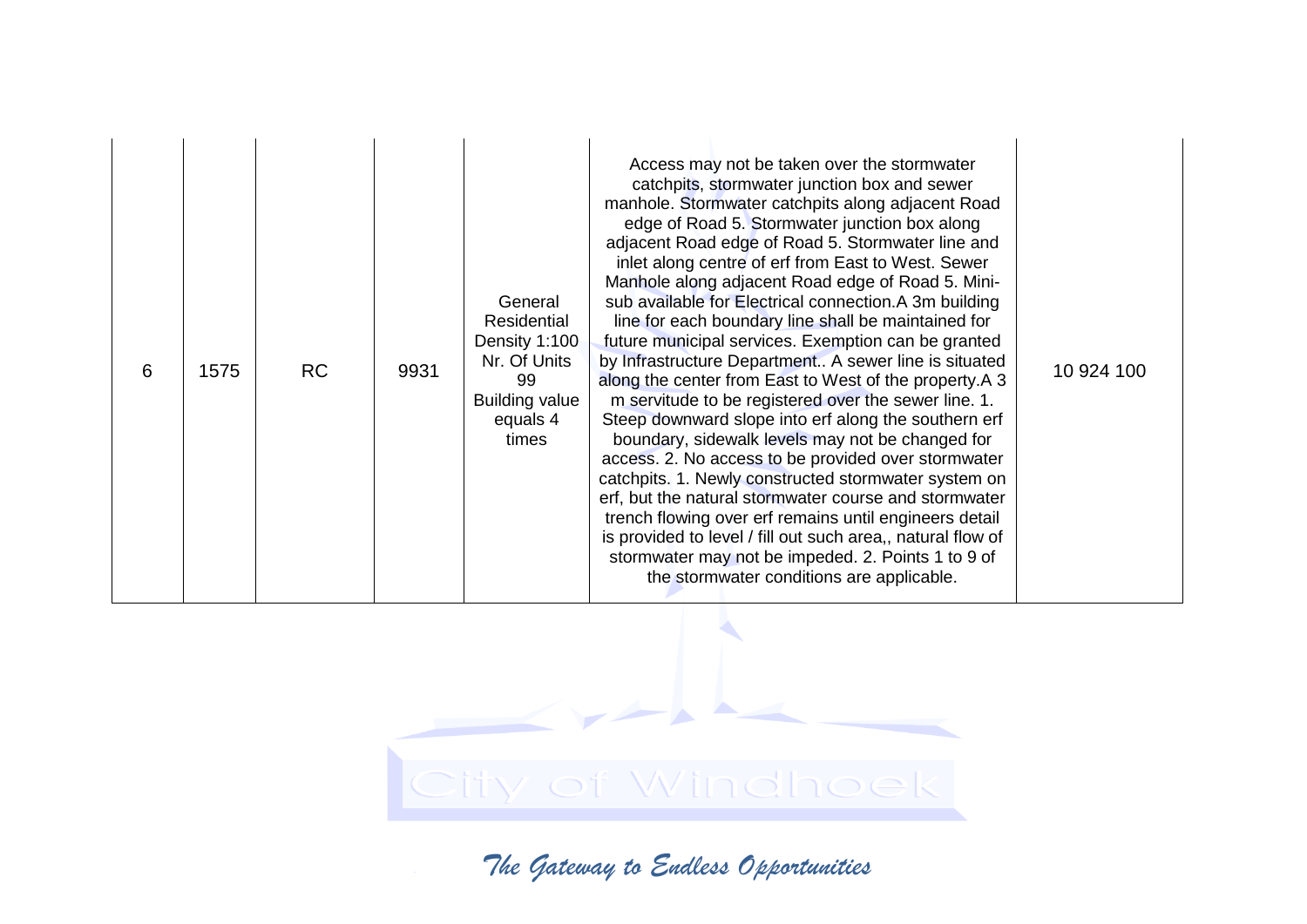|  | 1577 | <b>RC</b> | 6687 | General<br>Residential<br>Density 1:100<br>Nr. Of Units<br>66<br><b>Building value</b><br>equals 4<br>times | No access problem. Stormwater line and junction<br>boxes along centre of erf from East to West. Mini-sub<br>available for Electrical connection.A 3m building line<br>for each boundary line shall be maintained for future<br>municipal services. Exemption can be granted by<br>Infrastructure Department A sewer line is situated<br>along the center from East to West of the property.A 3<br>m servitude to be registered over the sewer line 1.<br>Steep downward slope into erf along the eastern part<br>of the southern erf boundary, sidewalk levels may not<br>be changed for access. .1. Newly constructed<br>stormwater system on erf, but the natural stormwater<br>course flowing over erf remains until engineers detail<br>is provided to level / fill out such area, natural flow of<br>stormwater may not be impeded. 2. Points 1 to 9 of<br>the stormwater conditions are applicable. | 7 355 700 |
|--|------|-----------|------|-------------------------------------------------------------------------------------------------------------|-----------------------------------------------------------------------------------------------------------------------------------------------------------------------------------------------------------------------------------------------------------------------------------------------------------------------------------------------------------------------------------------------------------------------------------------------------------------------------------------------------------------------------------------------------------------------------------------------------------------------------------------------------------------------------------------------------------------------------------------------------------------------------------------------------------------------------------------------------------------------------------------------------------|-----------|
|--|------|-----------|------|-------------------------------------------------------------------------------------------------------------|-----------------------------------------------------------------------------------------------------------------------------------------------------------------------------------------------------------------------------------------------------------------------------------------------------------------------------------------------------------------------------------------------------------------------------------------------------------------------------------------------------------------------------------------------------------------------------------------------------------------------------------------------------------------------------------------------------------------------------------------------------------------------------------------------------------------------------------------------------------------------------------------------------------|-----------|

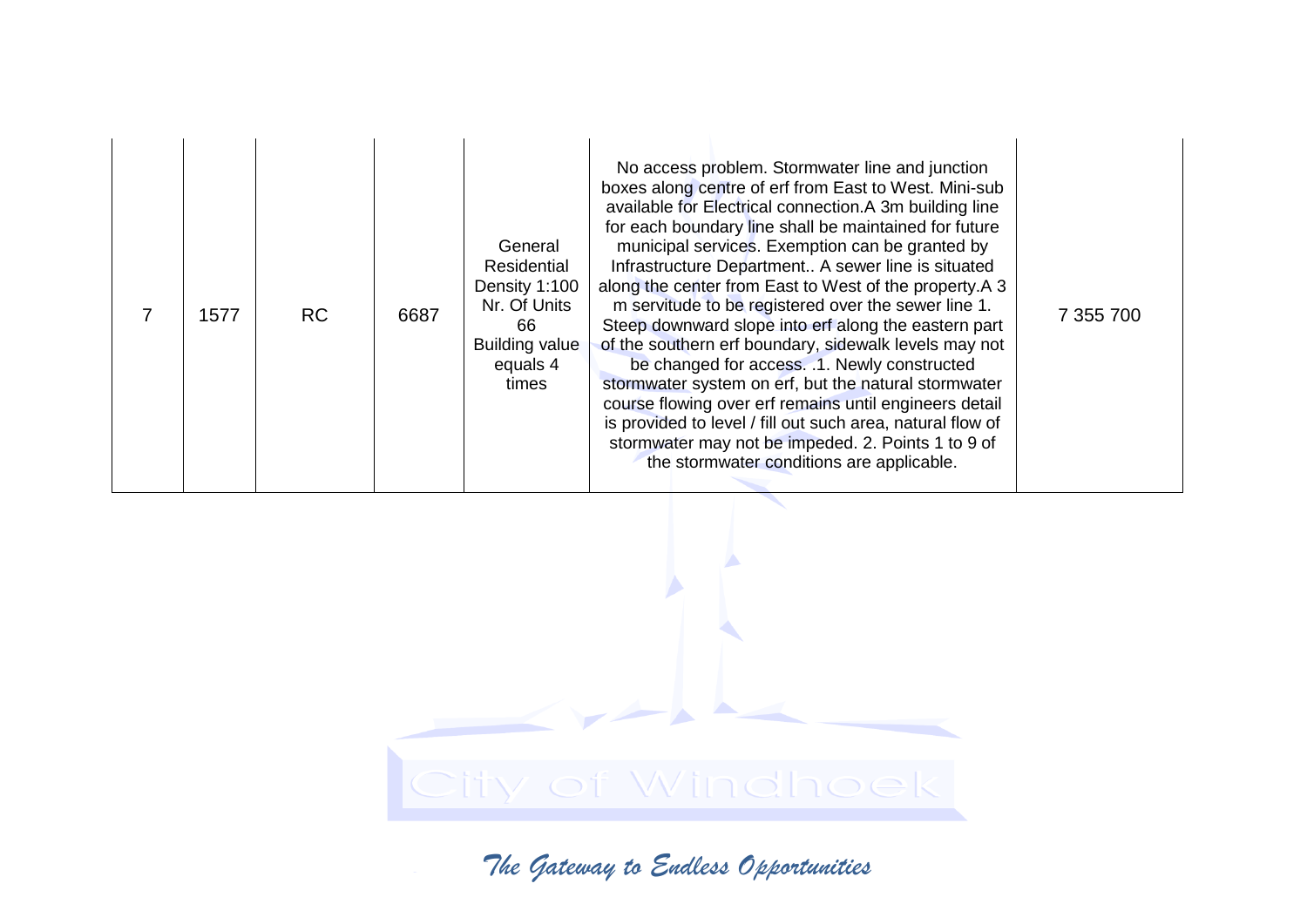| 8 | 1578 | <b>RC</b> | 6437 | General<br>Residential<br>Density 1:250<br>Nr. Of Units<br>25<br><b>Building value</b><br>equals 4<br>times | Access may not be taken over the stormwater<br>catchpits, stormwater junction boxes, sewer manhole<br>and from within 15m from the intersections.<br>Stormwater catchpits along adjacent Road edge of<br>Road 5. Stormwater junction box along adjacent Road<br>edge of Road 5. Sewer Manhole along adjacent Road<br>edge of Road 3. Water and Sewer available. Kiosk<br>available for Electrical connection.A 3m building line<br>for each boundary line shall be maintained for future<br>municipal services. Exemption can be granted by<br>Infrastructure Department1. Steep upward slope<br>into erf along western erf boundary, steep downward<br>slope into erf along south eastern erf boundary,<br>sidewalk levels may not be changed for access. 2. No<br>access to be provided over stormwater catchpits and<br>junction boxes. 3. No access within 15.0 meters of<br>intersection.1. Filling and shaping indicated to be<br>done, natural flow of stormwater may not be impeded.<br>2. Point 1 and 9 of the stormwater conditions is<br>applicable. | 7 080 700 |
|---|------|-----------|------|-------------------------------------------------------------------------------------------------------------|-----------------------------------------------------------------------------------------------------------------------------------------------------------------------------------------------------------------------------------------------------------------------------------------------------------------------------------------------------------------------------------------------------------------------------------------------------------------------------------------------------------------------------------------------------------------------------------------------------------------------------------------------------------------------------------------------------------------------------------------------------------------------------------------------------------------------------------------------------------------------------------------------------------------------------------------------------------------------------------------------------------------------------------------------------------------|-----------|
|---|------|-----------|------|-------------------------------------------------------------------------------------------------------------|-----------------------------------------------------------------------------------------------------------------------------------------------------------------------------------------------------------------------------------------------------------------------------------------------------------------------------------------------------------------------------------------------------------------------------------------------------------------------------------------------------------------------------------------------------------------------------------------------------------------------------------------------------------------------------------------------------------------------------------------------------------------------------------------------------------------------------------------------------------------------------------------------------------------------------------------------------------------------------------------------------------------------------------------------------------------|-----------|

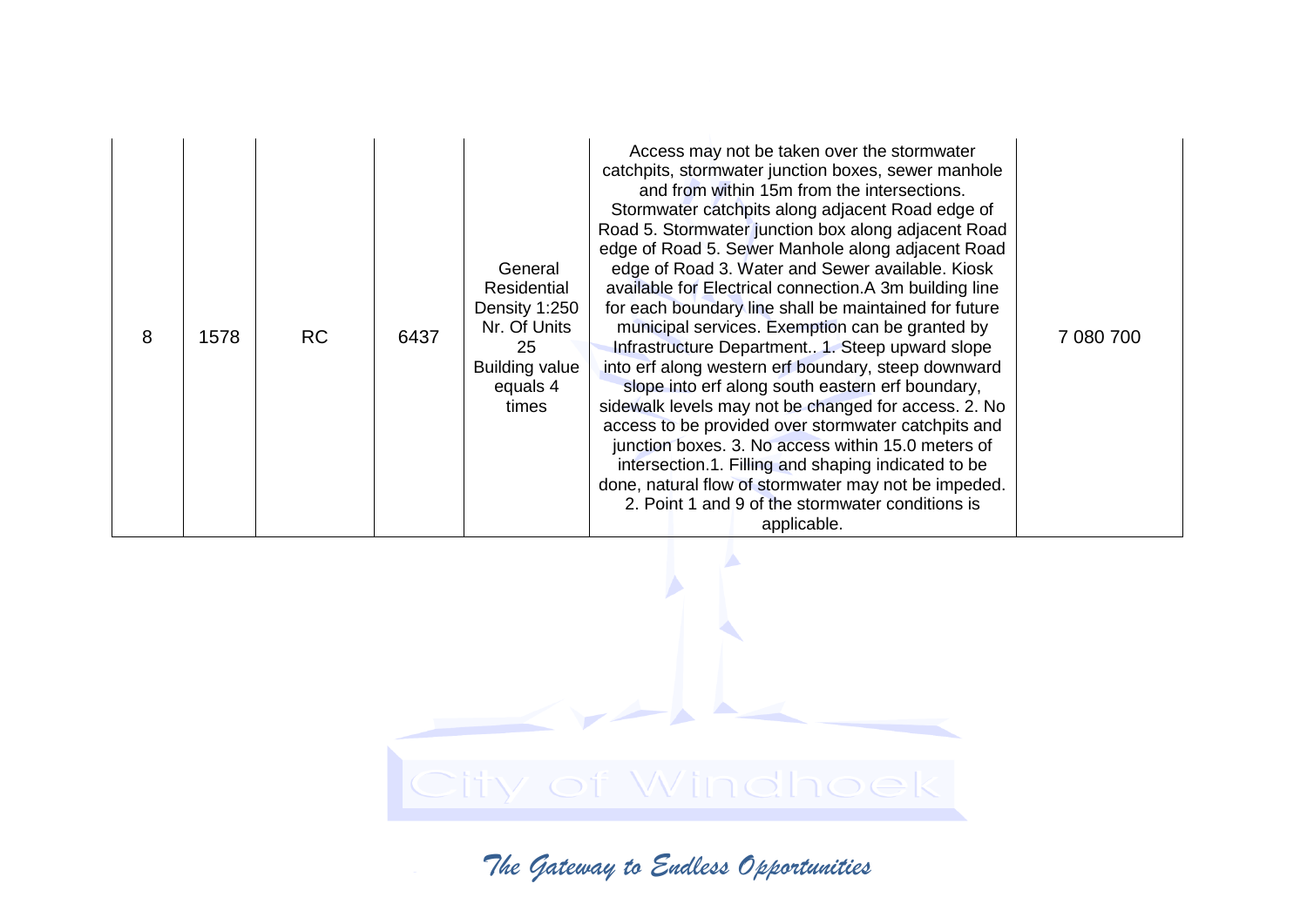| 9  | 1691 | <b>RC</b> | 3747 | General<br>Residential<br>Density 1:100<br>Nr. Of Units<br>37 Building<br>value equals<br>4 times | Access may not be taken over the sewer manhole.<br>Sewer Manhole along adjacent Road edge of Road<br>10. Water and Sewer available. Kiosk available for<br>Electrical connection.A 3m building line for each<br>boundary line shall be maintained for future municipal<br>services. Exemption can be granted by Infrastructure<br>Department. A sewer line is situated along the<br>Northern Boundary of the property. 1. Steep<br>downward and steep upward slopes into erf along<br>south western erf boundary, sidewalk levels may not<br>be changed for access. 1. Stormwater course and<br>small stormwater trench flowing over erf, natural flow<br>of stormwater may not be impeded. 2. Points 1 to 8 of<br>the stormwater conditions are applicable. | 4 121 700 |
|----|------|-----------|------|---------------------------------------------------------------------------------------------------|--------------------------------------------------------------------------------------------------------------------------------------------------------------------------------------------------------------------------------------------------------------------------------------------------------------------------------------------------------------------------------------------------------------------------------------------------------------------------------------------------------------------------------------------------------------------------------------------------------------------------------------------------------------------------------------------------------------------------------------------------------------|-----------|
| 10 | 1692 | <b>RC</b> | 2675 | General<br>Residential<br>Density 1:100<br>Nr. Of Units<br>26 Building<br>value 4 times           | Access may not be taken over the sewer manholes.<br>Sewer Manholes along adjacent Road edge of Road<br>10. Water and Sewer available. Kiosk available for<br>Electrical connection.A 3m building line for each<br>boundary line shall be maintained for future municipal<br>services. Exemption can be granted by Infrastructure<br>Department. 1. Steep upward slope into erf along<br>western and south western erf boundaries, sidewalk<br>levels may not be changed for access. 1. Stormwater<br>trench flowing over erf, natural flow of stormwater<br>may not be impeded. 2. Points 1 to 9 of the<br>stormwater conditions are applicable.                                                                                                             | 2 942 500 |

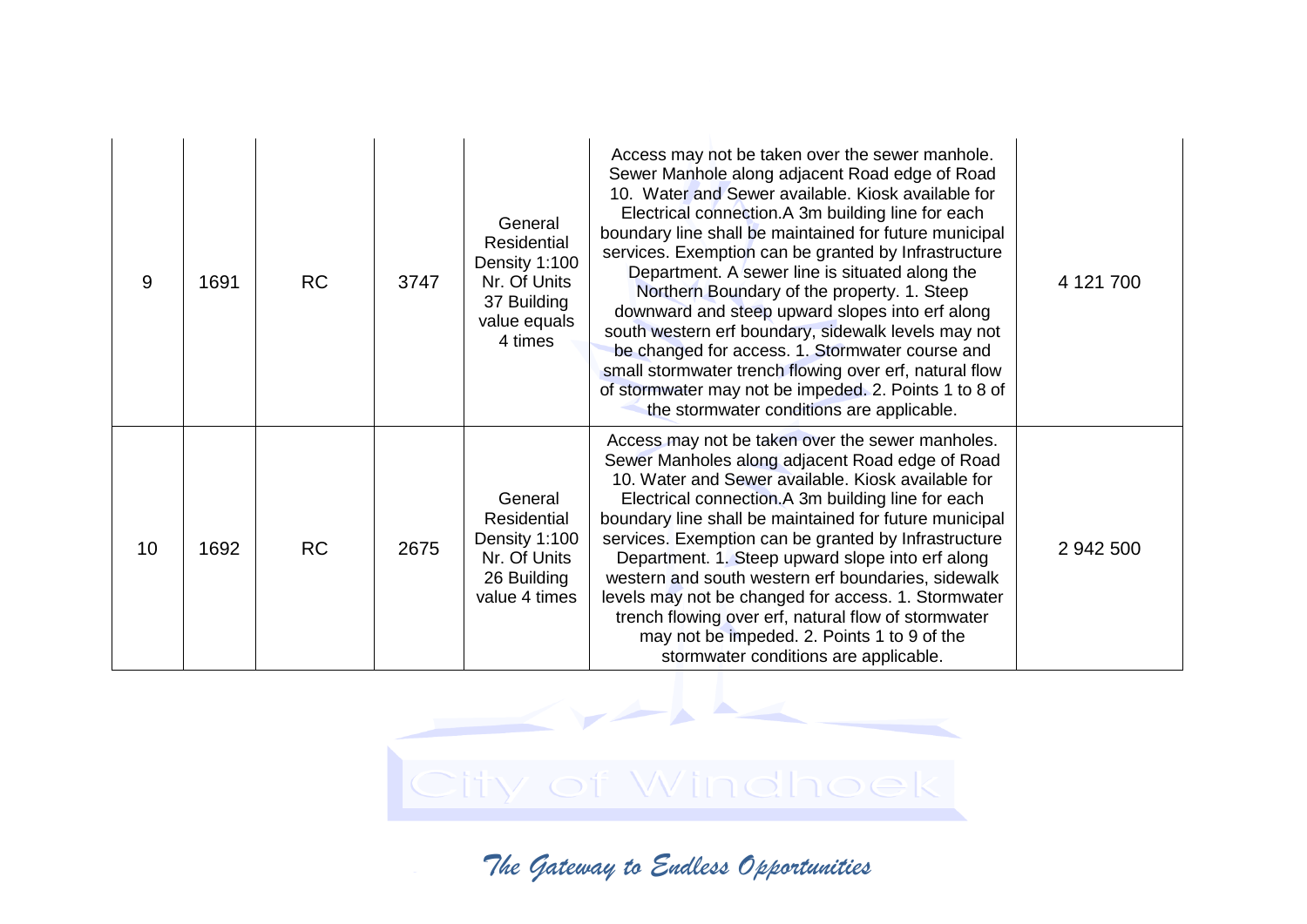| 11 | 1694 | <b>RC</b> | 3288 | General<br>Residential<br>Density 1:100<br>Nr. Of Units<br>32 Building<br>value 4 times | Access may not be taken over the sewer manholes<br>and from within 15m from the intersection. Sewer<br>Manholes along adjacent Road edge of Road 10.<br>Stormwater Inlet structure on erf to catch water.<br>Water and Sewer available. Kiosk available for<br>Electrical connection.A 3m building line for each<br>boundary line shall be maintained for future municipal<br>services. Exemption can be granted by Infrastructure<br>Department. 1. Steep downward and steep upward<br>slopes into erf along south western erf boundary,<br>sidewalk levels may not be changed for access. 2. No<br>access to be provided over stormwater box inlet. 3.<br>No access within 15.0 meters of intersection, 1.<br>Stormwater box inlet on erf, stormwater trench flowing<br>over erf, filling and shaping indicated to be done,<br>natural flow of stormwater may not be impeded. 2.<br>Points 1 to 9 of the stormwater conditions are<br>applicable. | 3 616 800 |
|----|------|-----------|------|-----------------------------------------------------------------------------------------|-----------------------------------------------------------------------------------------------------------------------------------------------------------------------------------------------------------------------------------------------------------------------------------------------------------------------------------------------------------------------------------------------------------------------------------------------------------------------------------------------------------------------------------------------------------------------------------------------------------------------------------------------------------------------------------------------------------------------------------------------------------------------------------------------------------------------------------------------------------------------------------------------------------------------------------------------------|-----------|
| 12 | 1756 | <b>RC</b> | 4141 | General<br>Residential<br>Density 1:250<br>Nr. Of Units<br>16 Building<br>value 4 times | Access may not be taken over the stormwater<br>catchpits. Stormwater catchpits along adjacent Road<br>edge of Road 4. Water and Sewer available. Kiosk<br>available for Electrical connection.A 3m building line<br>for each boundary line shall be maintained for future<br>municipal services. Exemption can be granted by<br>Infrastructure Department. 1. Steep downward slope<br>into erf along parts of western and north western erf<br>boundary, steep upward slope into erf along parts of<br>north western erf boundary, sidewalk levels may not<br>be changed for access. 2. No access to be provided<br>over stormwater catch pits. 1. Stormwater course<br>flowing over erf, natural flow of stormwater may not<br>be impeded. 2. Points 1 to 9 of the stormwater<br>conditions are applicable.                                                                                                                                        | 4 555 100 |